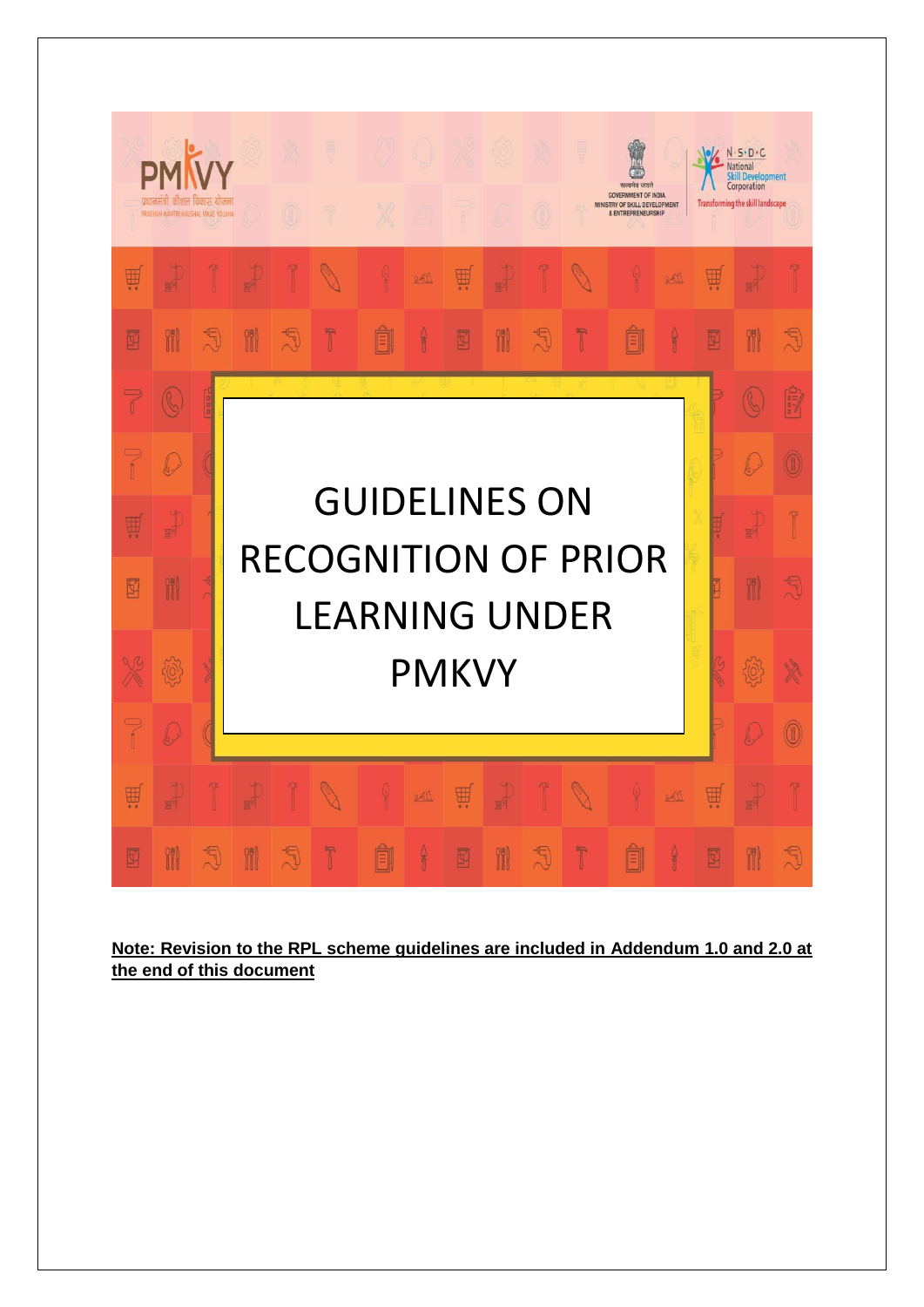## **1. Background**

- 1.1 Recognition of Prior Learning (RPL) is a platform to provide recognition to the informal learning or learning through work to get equal acceptance as the formal levels of education. It aims to appreciate prior learning irrespective of the medium of achieving it. In short, RPL is a process of assessment of an individual's prior learning to give due importance to learning as an outcome rather than learning as process.
- 1.2. To ensure that the candidates being assessed under RPL are also oriented to the standardized NSQF levels, QP-NOSs that would be followed under RPL will be same as the one followed under fresh training. Further, to ensure the acceptance of RPL in Indian market, various pilots have been conducted by different sector skill councils and NSDA and the learnings are incorporated while preparing the guidelines for RPL in the PMKVY.
- 1.3. Under PMKVY, special focus is given to RPL by recognizing prior competencies of the assessed candidates and provides a certificate and monetary reward on successful completion of assessments. Average monetary reward under RPL would **be around Rs.2,200 per candidate**. Following allocation has been done under RPL in the Pradhan Mantri Kaushal Vikas Yojana (PMKVY).

|                            | For Recognition of Prior Learning (RPL) |               |  |
|----------------------------|-----------------------------------------|---------------|--|
|                            | Manufacturing,                          |               |  |
|                            | Plumbing &Construction,                 | Other sectors |  |
|                            | Healthcare, Beauty &                    |               |  |
|                            | Wellness sectors                        |               |  |
| <b>Total Reward Amount</b> | 2,500                                   | 2000          |  |
| Part of "Total Reward"     | 500                                     | 300           |  |
| amount" (mentioned above)  |                                         |               |  |
| to be left with trainee    |                                         |               |  |

1.4. It is mandated that following reward amount be left for the trainee. This will encourage the trainee to participate in the process of RPL. The reward amount left in the trainees account is a subset of the "total reward amount" (Rs. 2500 or Rs. 2000).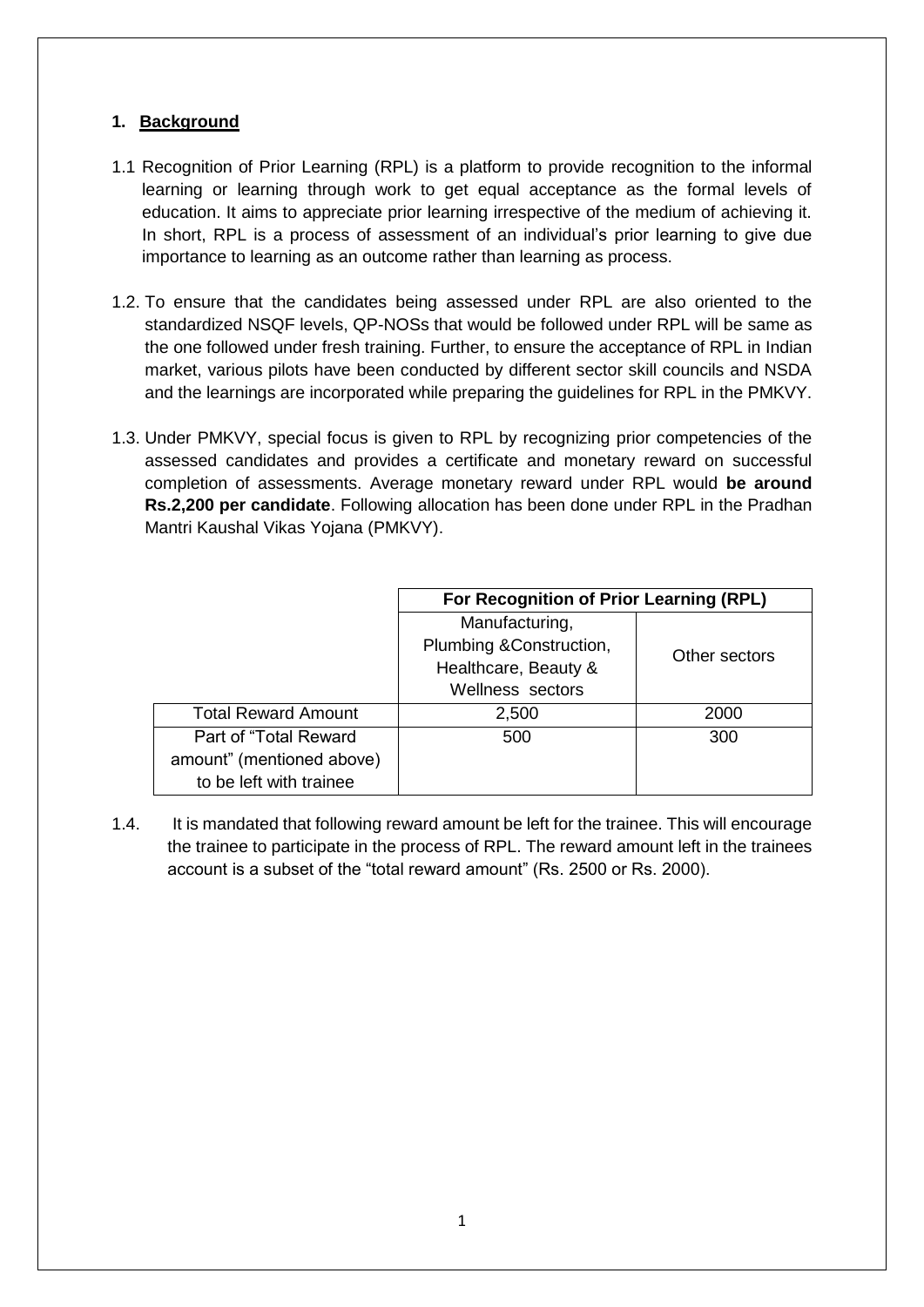# **2. Targets**

2.1 Targets to the following SSCs have been allocated in this quarter. The targets are a part of **Annexure 1** of this document:

| <b>Agriculture SSC</b>   | Domestic Worker SSC*               | <b>Healthcare SSC</b>              |
|--------------------------|------------------------------------|------------------------------------|
| <b>Apparel SSC</b>       | Earthmoving & Infrastructure SSC*  | Indian Plumbing SSC                |
| <b>Automotive SSC</b>    | <b>Electronics SSC</b>             | Iron & Steel SSC                   |
| Beauty and Wellness      |                                    |                                    |
| <b>SSC</b>               | Food Industry SSC                  | <b>IT-ITeS SSC</b>                 |
| <b>BFSI SSC</b>          | Furniture& Fitting*                | Leather SSC                        |
| <b>Capital Goods SSC</b> | Gems & Jewellery SSC               | <b>Life Sciences SSC</b>           |
| <b>Construction SSC</b>  | <b>Handicrafts SSC</b>             | <b>Logistics SSC</b>               |
| <b>Telecom SSC</b>       | Tourism and Hospitality SSC        | <b>Textiles &amp; Handloom SSC</b> |
| Media & Entertainment    |                                    |                                    |
| <b>SSC</b>               | Power SSC                          | <b>Rubber SSC</b>                  |
| Mining SSC               | <b>Retailers Association's SSC</b> | <b>Security SSC</b>                |
|                          |                                    | Sports' SSC*                       |

## **NOTE: \*This SSC might participate in the latter half of this quarter basis their readiness**

2.2. All SSCs and all job roles will participate under RPL in PMKVY. The SSCs can chose to only select certain job roles to participate. The same will be driven by SDMS.

# **3. Objective of RPL Pilot Phase**

- 3.1. RPL will help in aligning the competencies of the un-recognized workers of the country with the standardized NSQF framework and provide the much needed recognition, enhancing the career/employability opportunities available to them.
- 3.2. The recognizable certification process of RPL will improve the visibility of the less aspirational/popular job roles amongst the youth of the country, as it will provide a sense of pride and social recognition.
- 3.3. To an extent possible, the RPL would focus on all job roles and special focus may be given to informal job roles depending on the sector by ensuring mobilization of the candidates across these job roles. Creation of more informal QP-NOSs under PMKVY will be encouraged to provide recognition to the informal/allied Job roles (example: Cobbler)
- 3.4. To identify the skill of an individual and appreciate the same under RPL in PMKVY
- 3.5. To recognize the skill levels of 10 Lakh people under PMKVY in multiple sectors.
- 3.6. To learn the different institutional models that could become standard models to be adopted for different traditional sectors and highly fragmented sectors like Agriculture, Handlooms and Handicrafts.
- 3.7. This will help in sustaining the Indian growth story and reap the benefits of demographic dividend.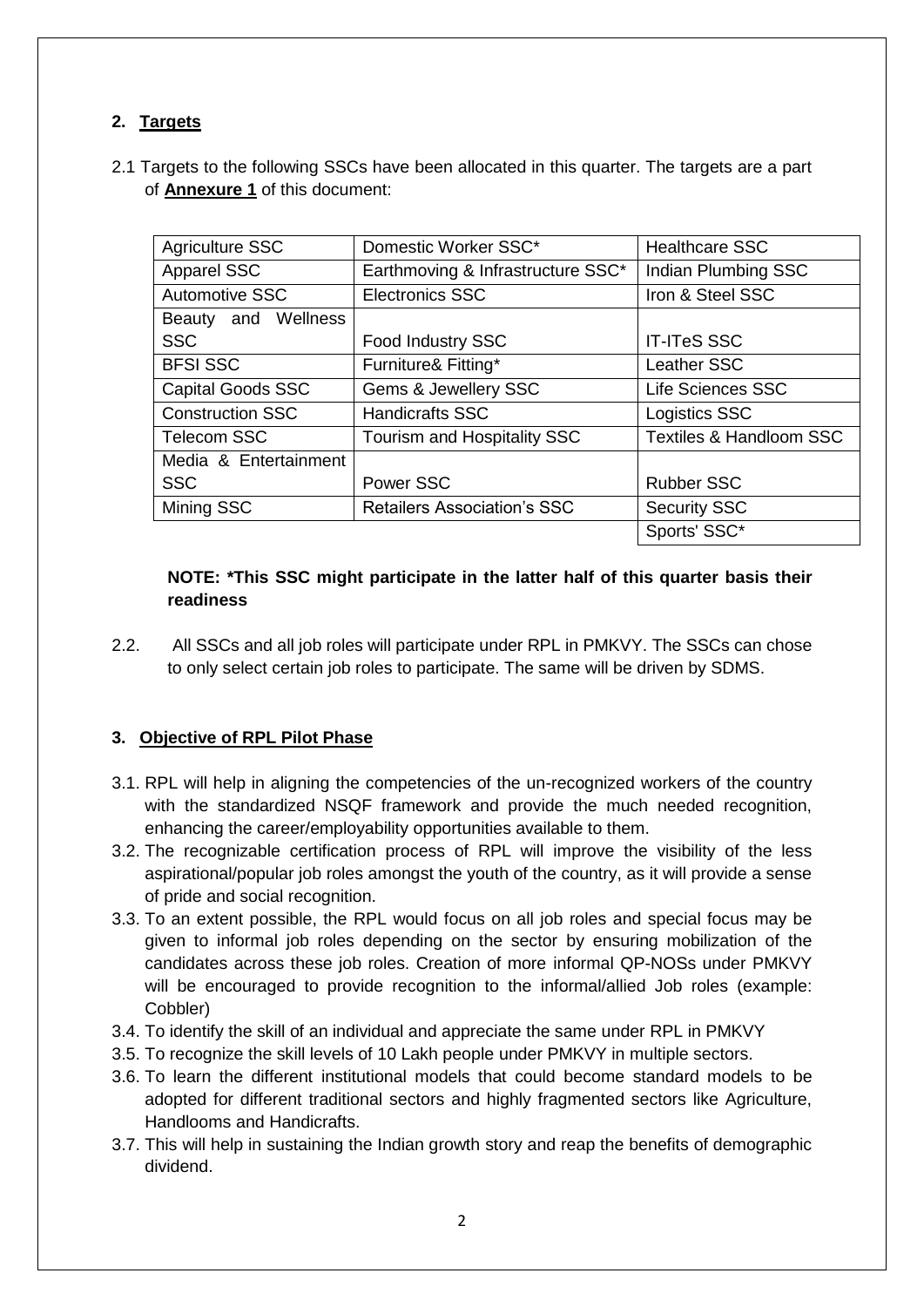## **4. First Phase of RPL under PMKVY**

- 4.1. A target of 5.00 lakhs (It was decided that 5.00 lakh numbers should be allocated to 31 SSCs. Though the steering committee has approved 3.58 lakh numbers to be allocated to SSCs it was decided on 12th September that 5.00lakh numbers should be allocated in this phase to the SSCs) for Quarter 2 to be allocated across approved sector skill councils and Job roles.
- 4.2 All job roles of all SSCs will be participating under in the first phase of the Pilot. The SSC can select only certain job roles to participate on SDMS.
- 4.3 The proposed strategy for the pilot phase of RPL focuses on maximizing the out-reach of the scheme and motivating the enrolled candidates by providing them a certificate even with partial qualification (NOS Based Certificate). The SSCs may mandate full and/or NOS based certification.

## **5 Guidelines and Implementation Strategy**

Under RPL, the candidate can be certified in two ways:

### 5.2 **Full Qualification**

In this scenario, a candidate enrolled under RPL is assessed as per the assessment criteria of the QP-NOS of the selected job role. If the candidate clears competency based assessment under the designated Job Role, candidate is awarded a "Full Qualification" Certificate.

5.3 **Partial Qualification – NOS Based Certification** Under this scenario, a candidate enrolled under RPL is assessed as per the same QP-NOS. The SSCs have to define the minimum assessment criteria that the trainee has to attain for the QP-NOS in order to get NOS based certificate.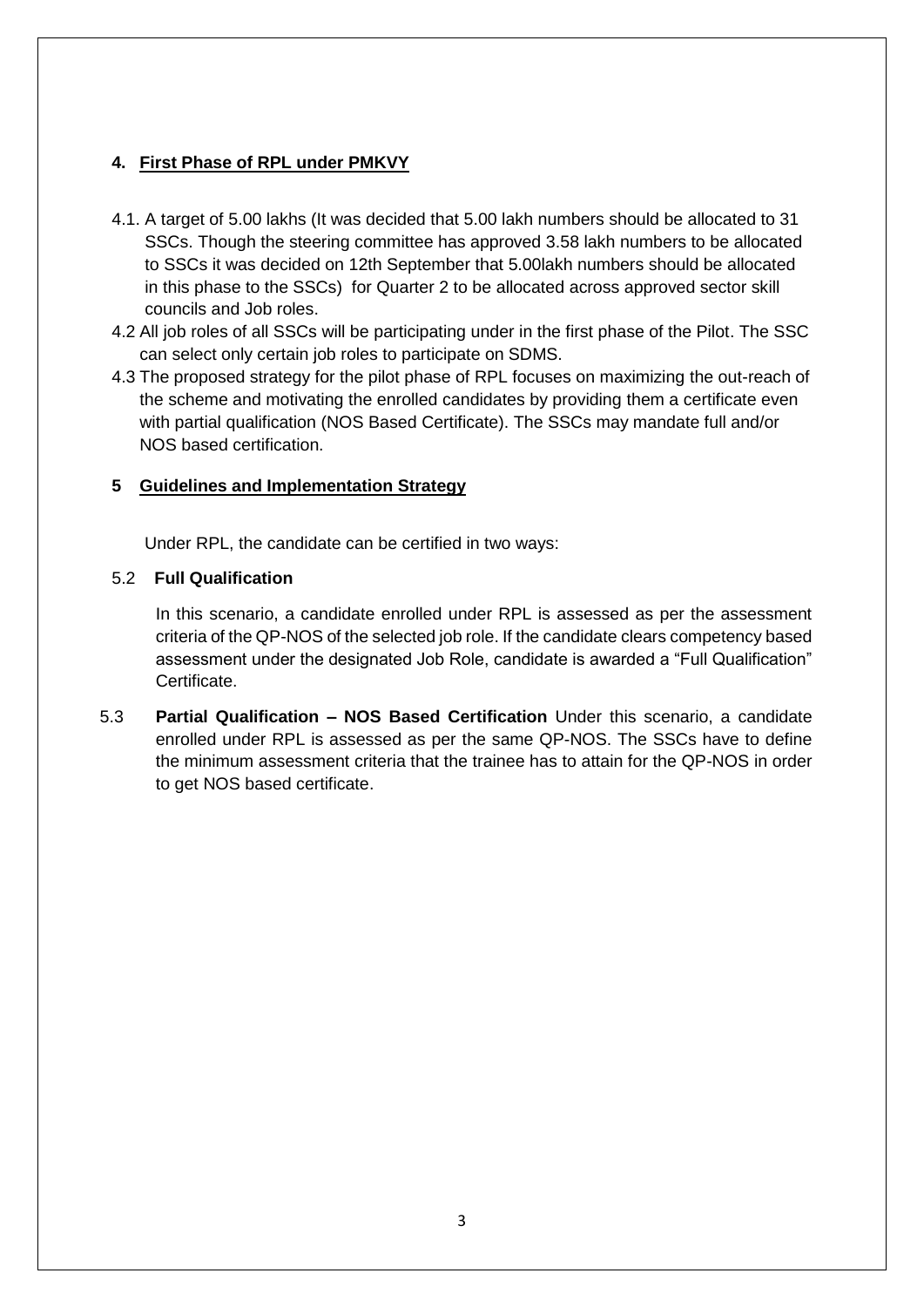## 5.4 **A pictorial representation of the process is below:**



#### **6 Detailed Strategy**

6.1 RPL is a three step process

- 6.1.1 Mobilization & Counselling
- 6.1.2 Assessment
- 6.1.3 Certification & Reward Disbursement

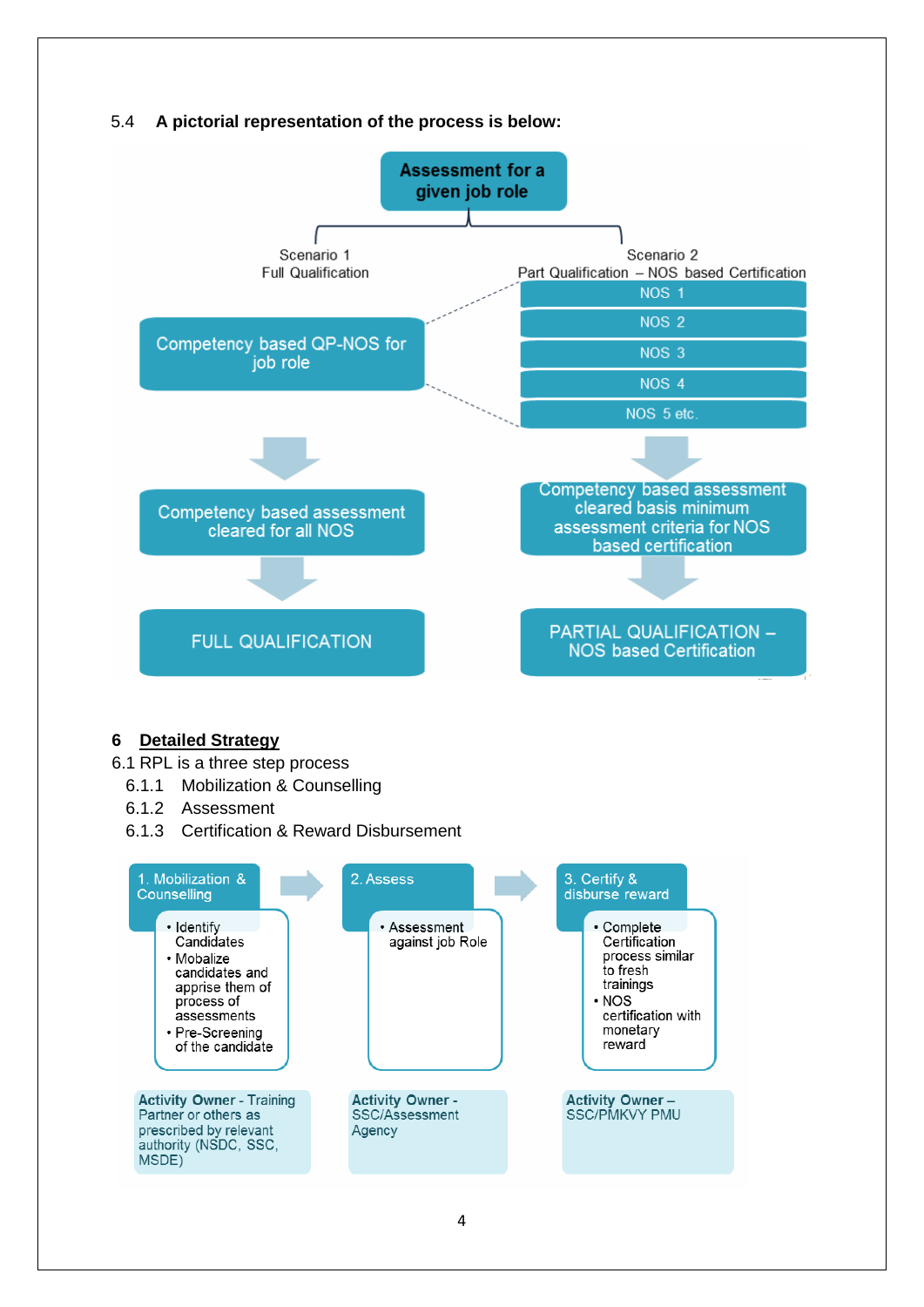## **7 Mobilization & Counselling**

- 7.1 The Training Partner (TP) or any other authority as prescribed by the Steering Committee will identify and counsel candidates eligible for RPL through mobilization camps & advertisements etc. The mobilized candidates can **be counselled, oriented about the standardized NSQF framework and basis their existing competency will be mapped against the suitable level of the concerned Job role for assessments.**
- 7.2 Candidates may be mobilized with the help of SSC's Industry (clusters) connect, associations and MSME connect. These will be in the form of Kaushal Melas, Registration camps in clusters and active marketing through local media such as Radio, Newspapers and hoardings.
- 7.3 TPs will also be required to provide orientation training to candidates covering the following aspects. This training will form as a part of pre-screening and bridge orientation of a candidate :
	- 7.3.1 What is PMKVY?
	- 7.3.2 Information about the Skill Mission and NSQF
	- 7.3.3 Benefits and process of PMKVY to the candidate
	- 7.3.4 Who/what is NSDC and a SSC?
	- 7.3.5 What is RPL and the need for it
	- 7.3.6 What is a QP?
	- 7.3.7 What is NOS?
	- 7.3.8 Orientation on Assessment Criteria
	- 7.3.9 What is the process of assessment and run through mock assessment questions
	- 7.3.10 Who is a Training Partner?

#### **8 Pre-screening of candidates**

8.1 Pre-screening guidance, counseling and support will be provided to the candidates by the TP. SSCs will be required to establish a pre-screening criteria for their sector and make it available online. The Training Partners will be mandated to pre-screen the candidate basis of these criteria before the candidate undergoes assessment.

## **9 Assessment**

- 9.1 The candidates enrolled will be assessed by the Assessment Agency affiliated with the Sector Skill Council on the basis of assessment criteria decided by Sector Skill Council (SSC). The candidate will need to pass in the minimum assessment criteria of a particular QP decided by the SSC.
- 9.2 Assessment is very critical for the success of whole RPL process. There are possibly three ways through which a candidate can undergo the assessment process:
	- 9.2.1 Stand alone assessment- Candidate approaches the assessment centre on her/his own and gets her/himself assessed
	- 9.2.2 Worksite assessment- Assessment of the existing employees is carried out at the shop floor
	- 9.2.3 Assessment at Training centre- Assessment is carried out at the Training Centre.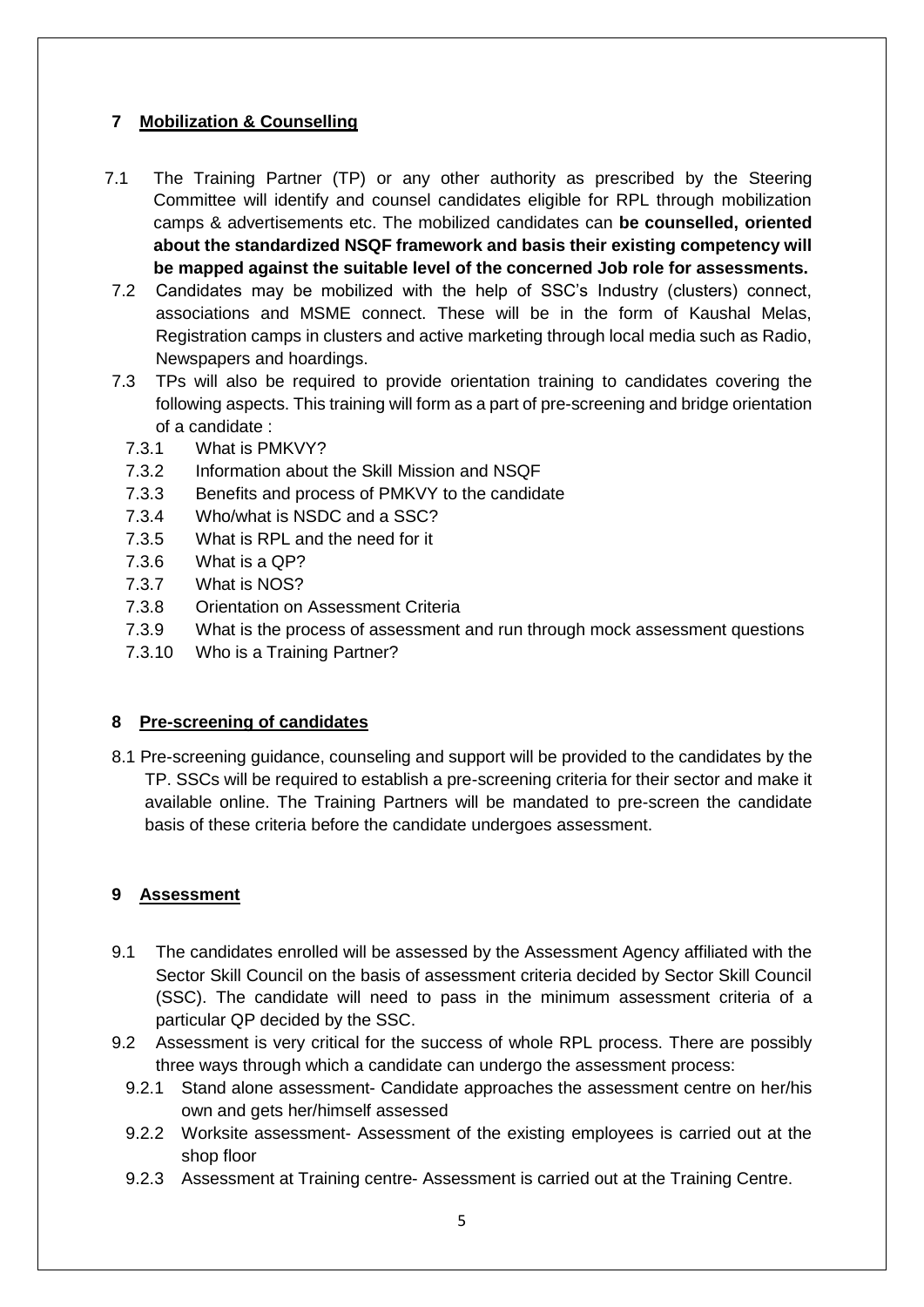- 9.3 Typically, SSC are required to give instructions to assess the candidates more through Practical Knowledge and demonstration eg:
- 9.4 The assessment could include a theory and practical component with a 20:80 weightage respectively. This will be the prerogative of the SSC basis the sector and participating QP.
- 9.4.1 Theory assessment will be a Multiple Choice Question paper consisting of at least 20 questions.
- 9.4.2 Practical assessment will include the assesse actually demonstrating skills on the basis of the QP as required in the job role.

#### 9.5 **The guidelines for the assessor to conduct the assessments are:**

- 9.5.1 Assessments have to be conducted in local languages wherever possible.
- 9.5.2 The assessment should be carried out in accordance with the assessment criteria.
- 9.5.3 Language, communication and expression used in assessment should be understandable and appropriate, to the candidate.
- 9.5.4 Questions based on practical assessment of the skills should be simple, direct and comprehendible.
- 9.5.5 In order to assess the proficiency of the subject knowledge, the candidate will take test developed by Assessment Agency keeping in view the literacy level of the candidate. ( in certain sectors a written test may not be needed eg- Handlooms)
- 9.5.6 While assessing, the assessment agency will also review the evidence submitted by the candidate i.e. confirm the identity of the candidate, physical verification of the documentation provided.

#### 10 **Certification & Reward Disbursement**

- 10.1 Successfully assessed candidates with a valid Aadhaar or alternate ID (as per process) will be eligible for either "Full Qualification" or "Partial Qualification – NOS based Certification" as described above under *Overall Approach of RPL.The reward in both cases will be the same (as per Sector, QP and NSQF Level)*
- 10.2 Certified candidates with valid bank details will be processed for reward money by NSDC.

#### **11 Key Stakeholders in RPL and their Roles**

The main players around which this framework should be developed to benefit the apprentices and establish qualitative measures for accreditation of assessors, workplace and use of reliable assessment tools are as follows:

#### 11.1 **Learners/Potential Candidates:**

Learners are the actors that reflect on prior learning, recognize and describe their achievements and provide evidence for the learning. They require advice and guidance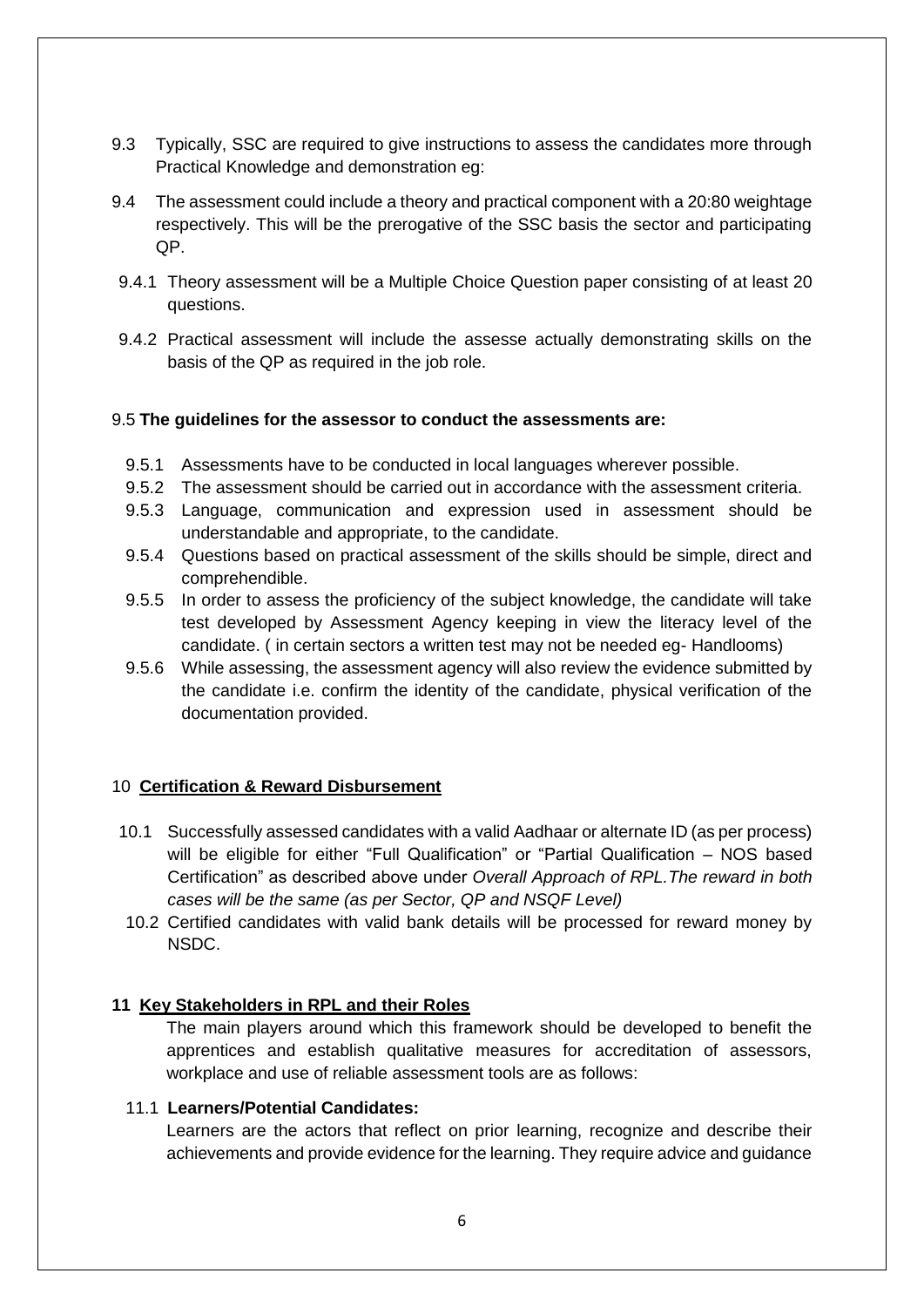in process of identification of their informal and non-formal learning and providing evidence for the same.

#### 11.2 **Sector skill Councils (SSC):**

Sector Skill Councils are industry-led bodies, who would be responsible for the defining the skilling needs, concept, processes, certification, and accreditation of their respective industry sectors. Under RPL, all SSCs and Job roles are eligible but the SSCs can restrict the number of Job roles depending upon the requirement of the industry and interest of the mobilized candidates.

#### 11.3 **Mobilisers and Training Providers:**

*Training Providers* are the SSC affiliated bodies which shall mobilize the candidates, help in uploading the details of the interested and eligible candidates on SDMS. TPs need to ensure smooth functioning of the process from enrolment to disbursement of reward money on successful completion of the assessments of the candidates as per their present level of experience and against the identified NOSs and QPs. The Training Providers may work with the local NGOs for mobilisation of the candidates who could act as Mobilisers. The local NGOs could also be enrolled as Training Provider provided the fulfilment of criteria as Training Provider.

Pre Screening and orientation will be done by the training provider

#### 11.4 **Assessment Bodies:**

In order to ensure fairness in the quality of assessments, a third party evaluation of the candidates shall be carried out by the SSC affiliated assessment bodies on the basis of the assessment criteria developed by SSCs for the different job roles.

#### 11.5 **Assessors:**

Assessment bodies need to ensure that the assessments are being carried out by a certified assessor who has ability to conduct NOS-based assessments and is aware of the PMKVY scheme and is guiding principles.

#### 11.6**Parliamentary Monitoring Committees:**

Parliamentary Committees will play a pivotal role in successful execution of RPL process by:

- 11.6.1 Facilitating and attending the Kaushal Melas and registration camps
- 11.6.2 Spreading awareness about the NSQF
- 11.6.3 Suggesting various institutional arrangements that could include Govt Machinery to cover more job roles especially from informal sectors
- 11.6.4 Spreading awareness about the parameters of the scheme.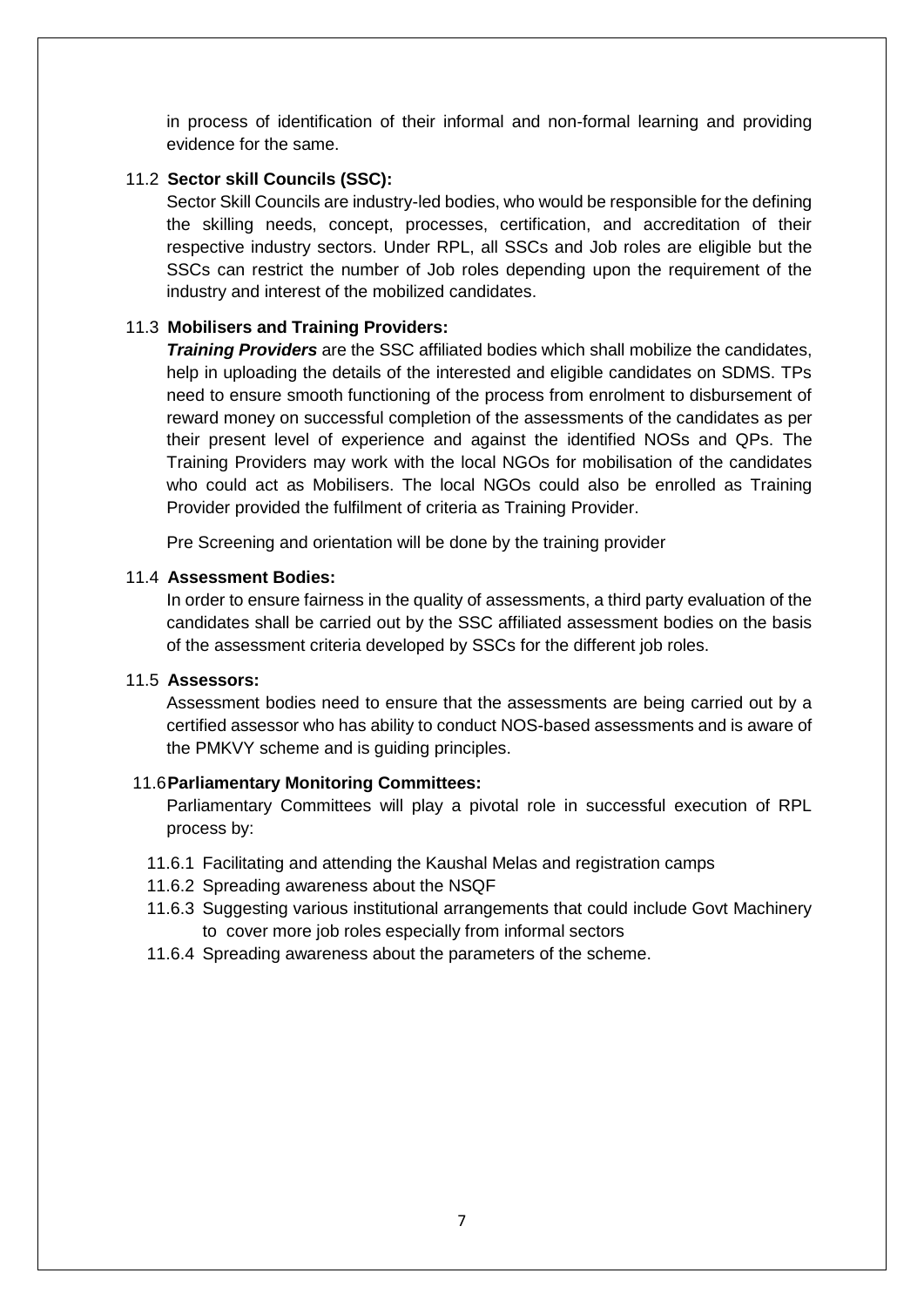## **12 Post Assessment and Certification**

#### **Certified Candidate can benefit in the following ways:**

#### 12.1 **Fully Certified for the QP**

- 12.1.1 Monetary reward as per sector, QP and NSQF level will be provided in the trainees/candidates bank account
- 12.1.2 Candidate can progress and train under higher level job roles
- 12.1.3 May Widen career mobility and possibility of higher wages
- 12.1.4 Respect among peer group
- 12.1.5 Financial inclusion by opening of bank account

#### 12.2 **NOS Certified**

- 12.2.1 Monetary reward as per sector, QP and NSQF level will be provided in the trainees/candidates bank account.
- 12.2.2 Bridge training towards QP certification.
- 12.2.3 Educated about the gaps in his/her skills
- 12.2.4 Widen career mobility and possibility of higher wages
- 12.2.5 Respect among peer group.
- 12.2.6 Financial inclusion by opening of bank account

## 12.3 **Not – Certified Candidate**

12.3.1 Benefit from full training under PMKVY

## **13 Monitoring of RPL**

13.1 There will be weekly tracking of the progress of assessment and certification by MSDE through SDMS. SDMS will provision for the following for assessed and certified candidates on a self-declaration basis:

| <b>Fields</b>                      |                                       |                         |                                              |  |
|------------------------------------|---------------------------------------|-------------------------|----------------------------------------------|--|
| <b>NSDC Registration</b><br>Number | First Name of Father<br>Guardian      | <b>Trainer ID</b>       | Job Role                                     |  |
| Centre ID                          | <b>Pre Training Status</b>            | <b>Batch Start Date</b> | <b>Course Duration in Days</b>               |  |
| Salutation                         | No of years of previous<br>experience | <b>Batch End Date</b>   | Course Duration in Hours Per Day             |  |
| <b>First Name</b><br>Candidate     | Contact no of Trainee                 | Assessment Date         | Payment Mode                                 |  |
| Enrolment number                   | <b>Education Level</b>                | Course Fee              | Provide NEFT Cheque Receipt<br><b>Number</b> |  |
| Gender                             | <b>Technical Education</b>            | Fee Paid By<br>Trainee  | <b>Bank Transfer Date</b>                    |  |
| <b>Caste Category</b>              | Trainee Address                       | <b>Assessment Fee</b>   | Enrolled For Scheme                          |  |
| Religion                           | <b>Trainee State</b>                  | <b>Receipt Number</b>   | <b>Email Address of Trainee</b>              |  |
| Date of Birth                      | <b>Trainee District</b>               | <b>Training Status</b>  | Type of Disability                           |  |
| Guardian Type                      | Sector Skill Council                  | <b>Funding Partner</b>  |                                              |  |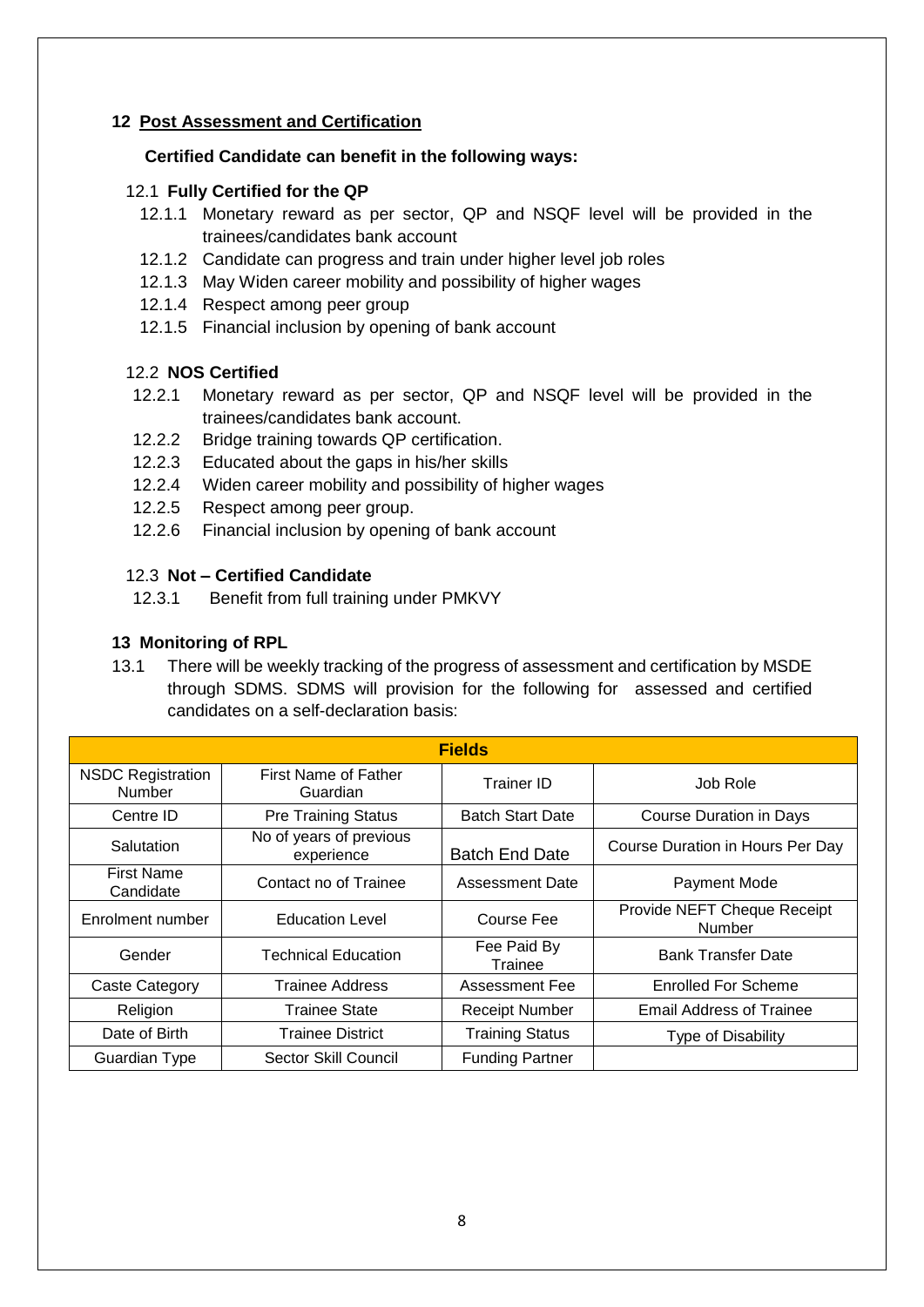# **14 Prospective Learnings from RPL**

- 14.1 Estimation of Level of Awareness about the QP-NOSs amongst the aspirants.
- 14.2 Estimation about the aspiration of QP-NOSs among the prospective candidates and better understanding of the sector-wise demand for RPL
- 14.3 Inputs for the development of the final implementation strategy of RPL

----------------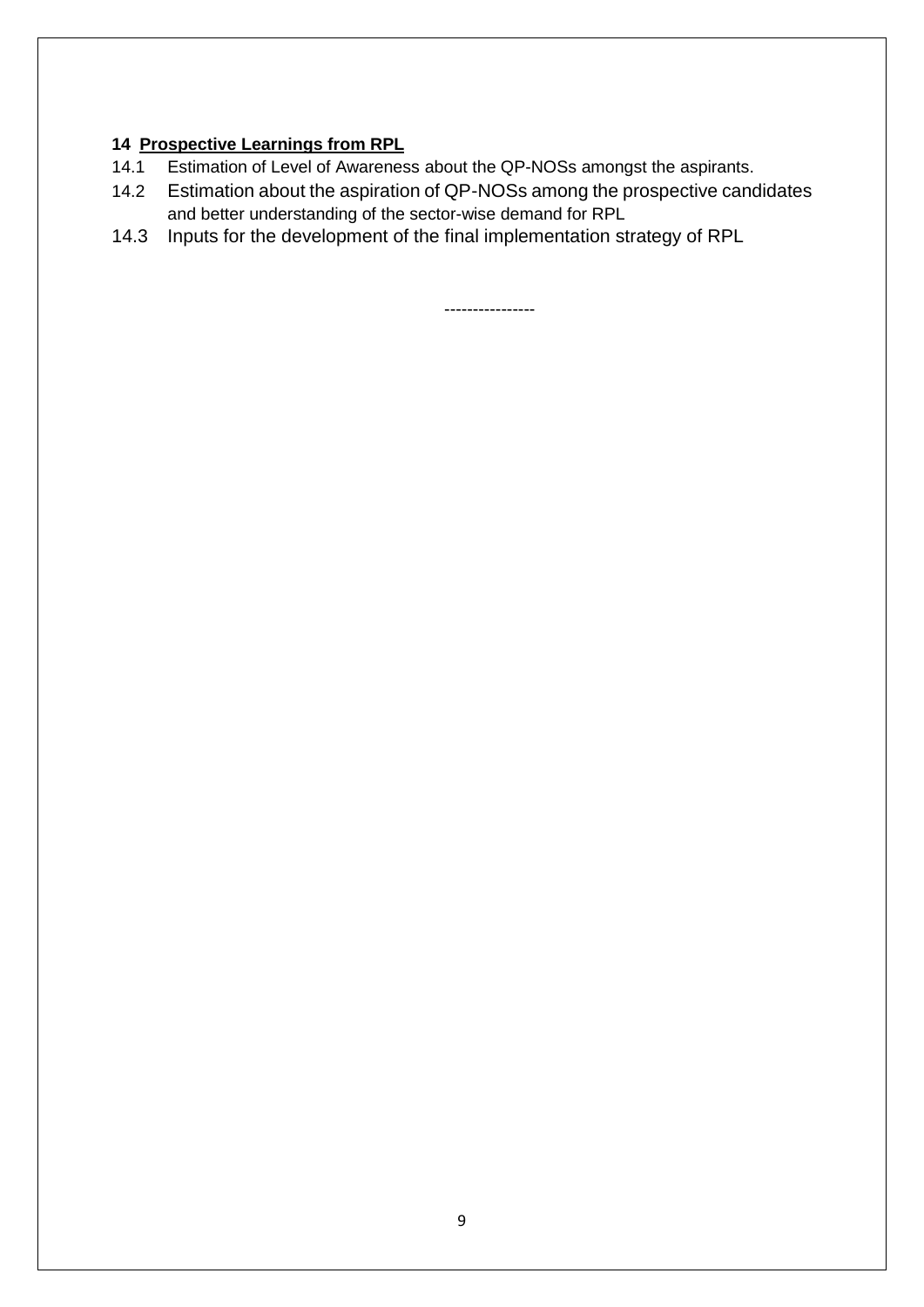# **Annexure-1**

SSC-wise target for RPL is given as under:

| <b>SSC</b>                                  | <b>Final Target for RPL</b> |
|---------------------------------------------|-----------------------------|
| <b>Agriculture SSC</b>                      | 70,000                      |
| <b>Apparel SSC</b>                          | 30,000                      |
| <b>Automotive SSC</b>                       | 10,800                      |
| <b>Beauty and Wellness SSC</b>              | 25,000                      |
| <b>BFSI SSC</b>                             | 12,500                      |
| <b>Capital Goods SSC</b>                    | 4,200                       |
| <b>Construction SSC</b>                     | 30,800                      |
| <b>Domestic Worker SSC</b>                  | 4,200                       |
| Earthmoving & Infrastructure SSC            | 4,200                       |
| <b>Electronics SSC</b>                      | 25,000                      |
| <b>Food Industry SSC</b>                    | 14,100                      |
| <b>Furniture&amp; Fitting</b>               | 4,100                       |
| <b>Gems &amp; Jewellery SSC</b>             | 25,000                      |
| <b>Handicrafts SSC</b>                      | 4,200                       |
| <b>Healthcare SSC</b>                       | 12,500                      |
| <b>Indian Plumbing SSC</b>                  | 12,500                      |
| Iron & Steel SSC                            | 4,100                       |
| <b>IT-ITeS SSC</b>                          | 20,000                      |
| <b>Leather SSC</b>                          | 20,000                      |
| <b>Life Sciences SSC</b>                    | 12,500                      |
| <b>Logistics SSC</b>                        | 20,800                      |
| <b>Media &amp; Entertainment SSC</b>        | 5,200                       |
| <b>Mining SSC</b>                           | 10,000                      |
| <b>Power SSC</b>                            | 4,200                       |
| <b>Retailers Association's SSC</b>          | 30,000                      |
| <b>Rubber SSC</b>                           | 4,200                       |
| <b>Security SSC</b>                         | 20,800                      |
| Sports' SSC                                 | 4,100                       |
| <b>Telecom SSC</b>                          | 25,000                      |
| <b>Textiles &amp; Handloom SSC</b>          | 10,000                      |
| <b>Tourism and Hospitality Services SSC</b> | 20,000                      |
| Total                                       | 5,00,000                    |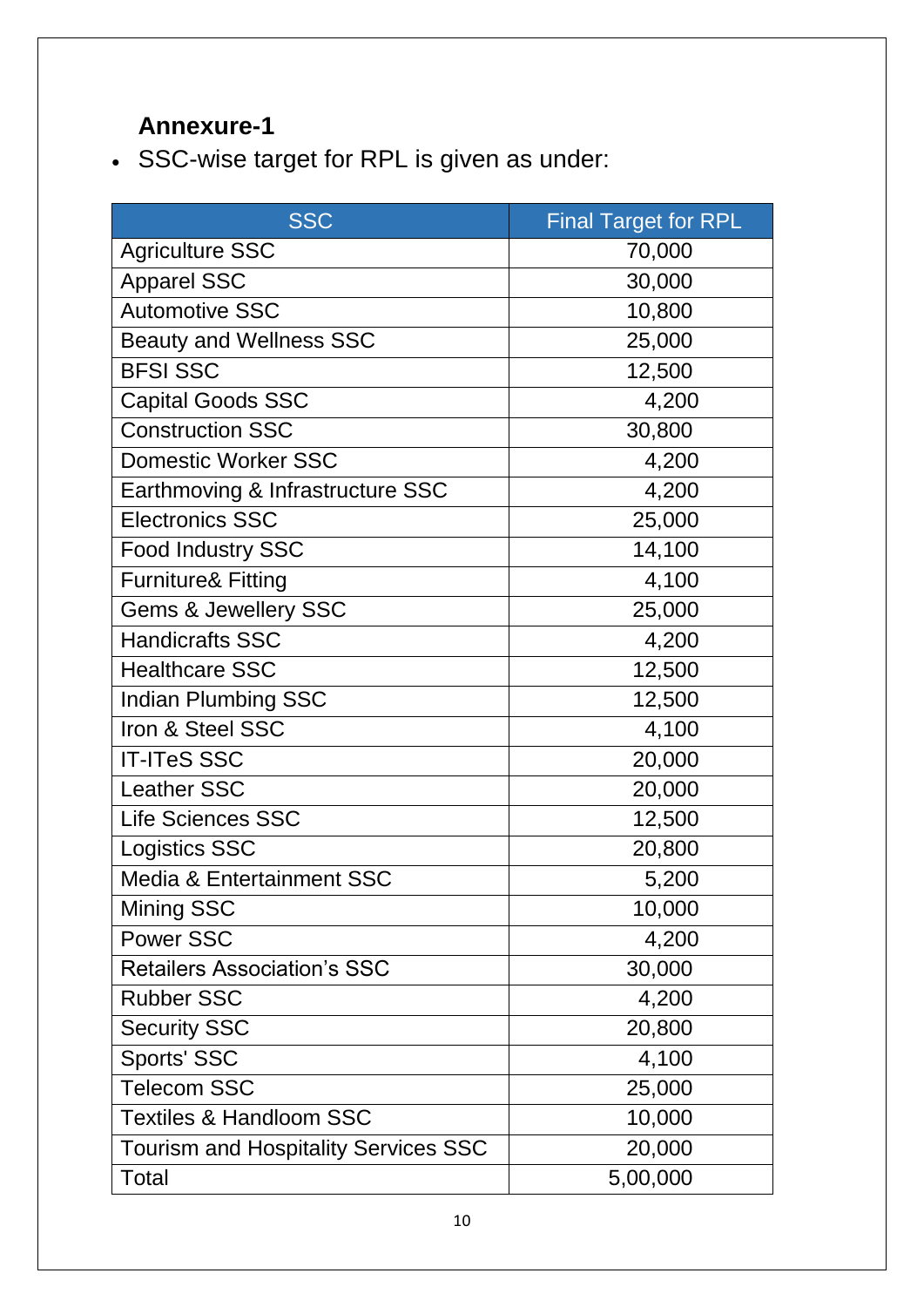# **Addendum-1.0**

**Third Meeting of Steering Committee of Pradhan Mantri Kaushal Vikas Yojana (PMKVY)** was held under the Chairmanship of Secretary (SDE) at 3.30 p.m. on 4th December, 2015 at 2nd Floor, Shivaji Stadium Annexe Building, New Delhi.

Following agenda items relevant to RPL under PMKVY were discussed:

Agenda item 2.1 : Performance of RPL under PMKVY with focus on enrolments and targets achieved

Agenda item 4.2 : Recommended changes under Recognition of Prior Learning (RPL)

Agenda item 4.7 : Assessment criteria (NOS/QP pass percentage)

Additionally, following item from Additional Agenda Points for Steering Committee were discussed:

Agenda item 1: Approval for changes in Recognition of Prior Learning (RPL) Guidelines

The proposal to revise the RPL guidelines was accepted by the Committee with a change in the criteria for issuing the certificates. The following revised guidelines were approved including the change:

**The assessment criteria for RPL** will remain the same as that for fresh trainings which is given below:

| <b>NSQF Level</b> | <b>Technical</b> | <b>Non-Technical</b> |  |
|-------------------|------------------|----------------------|--|
| 1, 283            | 50%              | 50%                  |  |
| 4 and Above       | 70%              | 60%                  |  |

However the students who score ranging from 25% to percentages as indicated above in the table corresponding to NSQF levels, will be provided only a marksheet for the NOS passed, and Not the Certificate. This marksheet will also lead to a monetary reward.

**Monetary Reward:** The entire reward money will flow into the trainee's account. Same process as followed under fresh training will be followed for RPL for monetary reward transfer.

The **revised assessment fee** for RPL is as follows :

- **Service level QPs : Rs 600**
- **Manufacturing level QPs : Rs 800**

It was also noted that cash flow issues for the Training Providers would be addressed by considering payment of assessment fees to the SSCs and Assessment Agencies, post completion of training rather than in advance.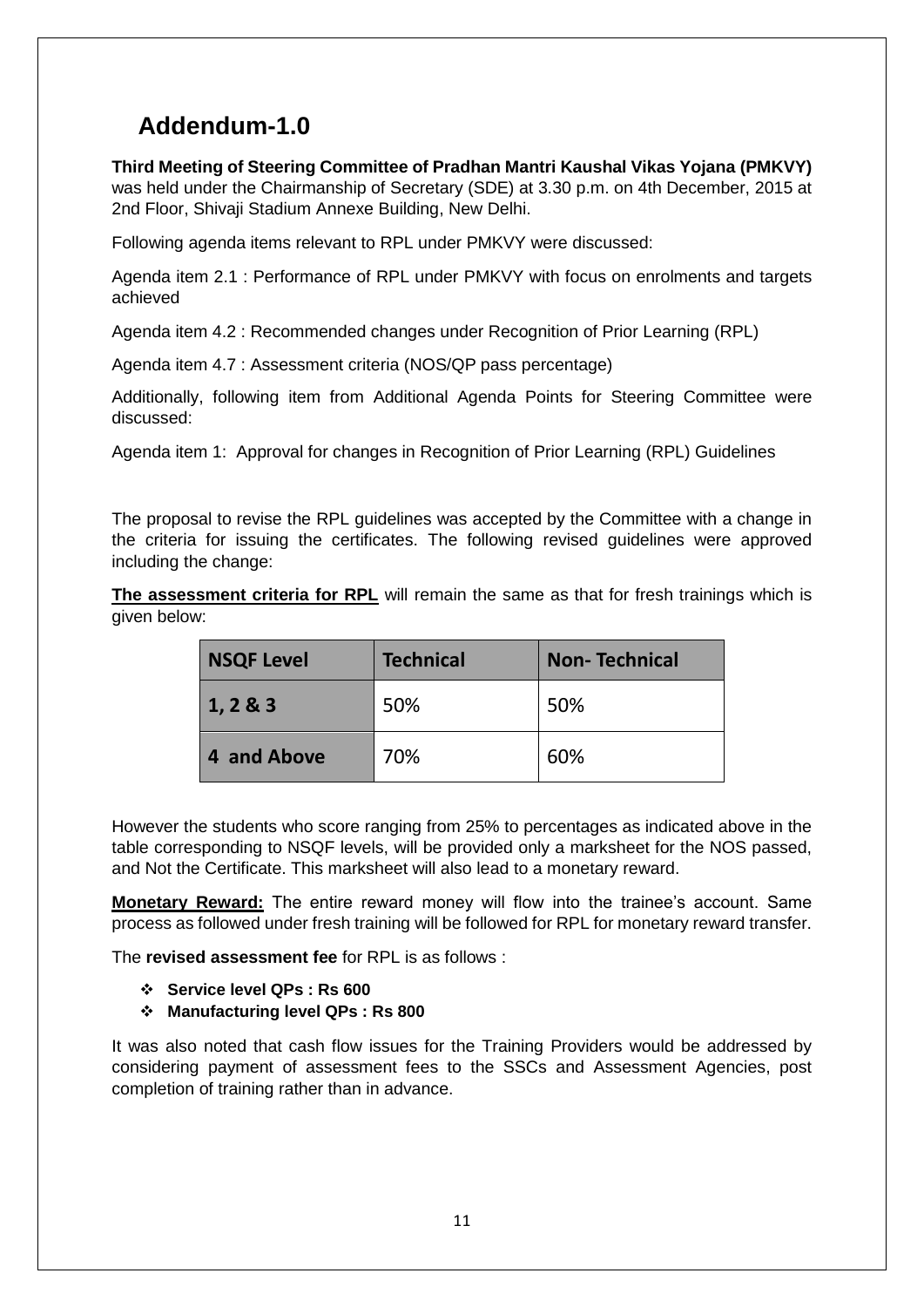# **Addendum-2.0**

## **As per Order no F. No. G-1/15/2014-MSDE dated 15.03.2016 issued by Ministry of Skill Development and Entrepreneurship RPL guidelines are revised as follows:**

The proposal for direct money transfer to Training Partner under Recognition of Prior Learning (RPL) component of PMKVY Scheme has been considered and following decisions have been taken:

(1) The differential pay-out for the unorganized and organized sectors Job roles will be as per the slabs mentioned below

### **For organized sector - Job Role**:

• The assessment agency may double up and take the role of the training partner in this sector

| TUDIL 1.             |                                                                          |             |                      |         |          |
|----------------------|--------------------------------------------------------------------------|-------------|----------------------|---------|----------|
| <b>Process Flow</b>  | Mobilization,<br><b>Bank Account</b><br>Opening,<br>Aadhaar<br>Enrolment | Orientation | Assessment           | Pay-out | Total    |
| <b>Stakeholder</b>   | <b>Training Partner on SDMS</b>                                          |             | Assessment<br>Agency | Student |          |
| <b>Service</b>       | Rs. 500                                                                  |             | Rs. 600              | Rs. 500 | Rs. 1600 |
| <b>Manufacturing</b> | Rs. 500                                                                  |             | Rs. 800              | Rs. 500 | Rs. 1800 |

Table 1:

#### **For un-organized sector - Job Role:**

The training partner and assessment agency play a distinct role in this sector.

Table 2:

| <b>Process Flow</b>  | Mobilization,<br><b>Bank Account</b><br>Opening,<br>Aadhaar<br>Enrolment | Orientation | Assessment           | Pay-out       | Total    |
|----------------------|--------------------------------------------------------------------------|-------------|----------------------|---------------|----------|
| <b>Stakeholder</b>   | <b>Training Partner on SDMS</b>                                          |             | Assessment<br>Agency | Student       |          |
| <b>Service</b>       | Rs. 1500                                                                 |             | Rs. 600              | Rs. 500       | Rs. 2600 |
| <b>Manufacturing</b> | <b>Rs 1500</b>                                                           |             | <b>Rs 800</b>        | <b>Rs 500</b> | Rs. 2800 |

(2) From the total payout, on successful completion of RPL, the mandatory trainee pay-out (Rs. 500) will be transferred to the trainee's account while the balance amount will be transferred to the account of the registered trainer partner on SDMS.